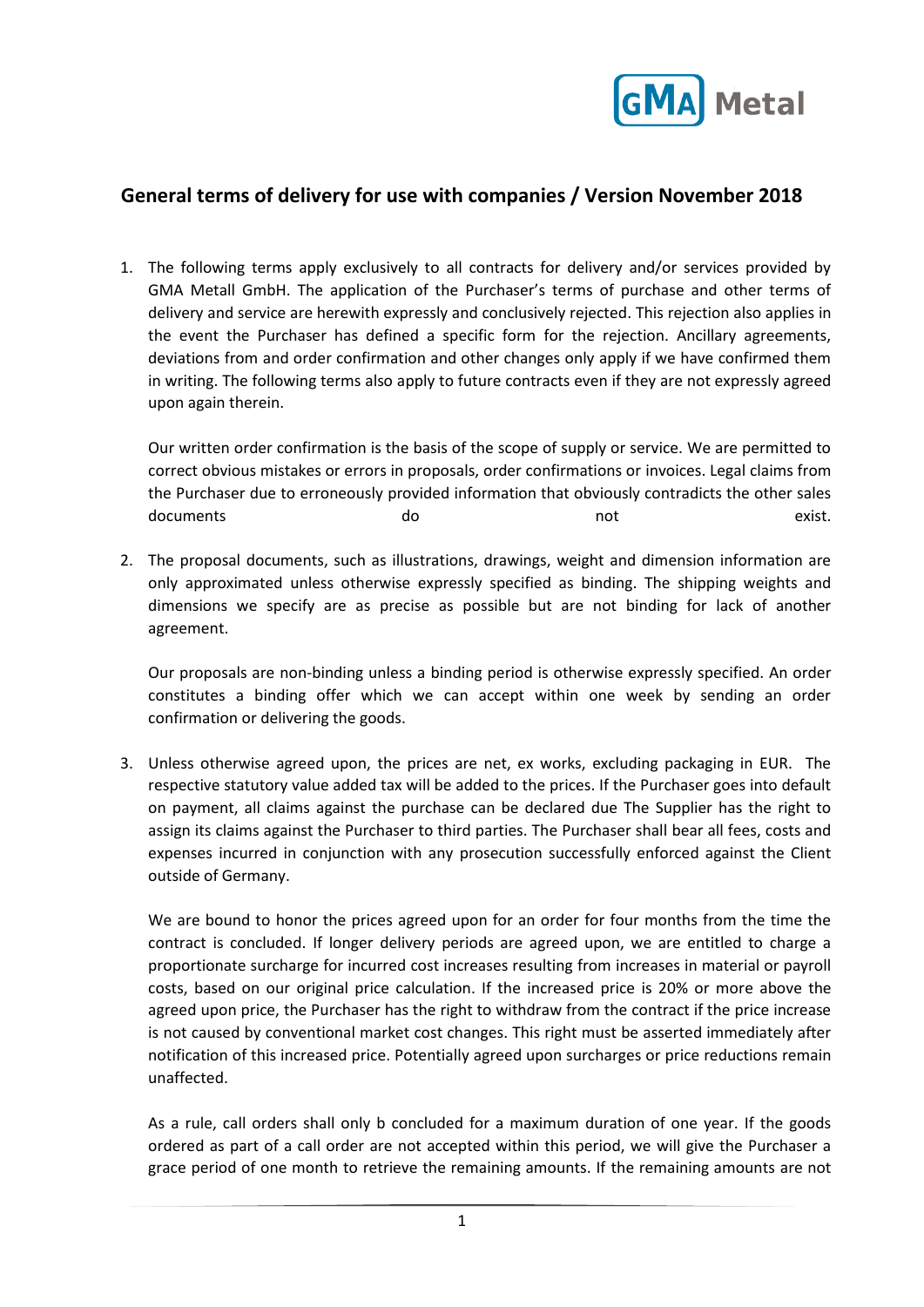retrieved within this month, we can withdraw from the call order. Already accepted goods will be billed retroactively based on the list prices and, if applicable, the standard discount rates. Incidentally, the Purchaser shall compensate us for the damages incurred as a result of the withdrawal. This includes, in particular, damages incurred as a result of primary material orders and fabrications we have initiated which arose as a result of the preview of the released quantity and related specifically required run-up times the Purchaser provided us.

4. Packaging costs will be invoiced as the lowest cost. Several packaging invoicing variants are available.

Reusable packaging from GMA: a variety of load carriers are available as rental packaging for transporting parts (DB pallet cages, DB Euro pallets, insertable frames for DB Euro pallets, containers from GMA). We have a container account which we check monthly. First, a maximum inventory will be mutually agreed upon with the Purchaser. If the maximum inventory of loaned load carriers is exceeded, rental fees shall be charged based on the standard market conditions.

Reusable packaging from the customer: In this scenario, the customer provides the load carriers on time, on an as needed basis, without damage, clean and without stickers, in sufficient numbers and free of charge.

Load carrier exchange via a freight forwarder: Replaceable DB pallet cages and DB Euro pallets are invoiced by the freight forwarder.

Disposable packaging: Costs for disposable pallets and cartons shall be invoiced on an at cost basis and separately indicated on the invoice unless otherwise agreed upon.

5. Agreed upon tool costs shall be invoiced separately from the value of the goods. Making pro rate payments for costs for tools does not entitle the Purchaser to any claims to the tools. Only after complete payment has been made will be transfer ownership upon request.

We are obligated to store the tools for the Purchaser for three years after the last delivery. We shall notify the Purchaser of the end of the period in writing and request they notify us within two months as to whether they want to submit further orders to us. If the Purchaser notifies us, before this period elapses, that orders will be placed within one additional year, we are obligated to store the tools for this period. Otherwise, we shall return the tools to the Purchaser if they are the owner, otherwise, we shall offer it for purchase in return for payment of the remaining value. If the Purchaser does not purchase them within one month, we are entitled to dispose of the tools in another manner.

6. Delivery periods and delivery dates are only approximated unless a fixed delivery period or delivery date is expressly agreed upon.

The delivery period begins when the order confirmation is sent, however, not before the Purchaser has provided the documents, information, permits, releases required or before the agreed upon deposit has been paid. After sending the order confirmation, the delivery period will be extended by the period the Purchaser needs to provide the documents, information, permits, releases required and to execute the agreed upon deposit payment. The same applies if a change in the scope of supply is subsequently agreed upon and this change requires additional time.

The delivery period is considered adhered to if the notification that the goods are ready to ship is sent before it elapses. The delivery period extends in the event of measures related to labor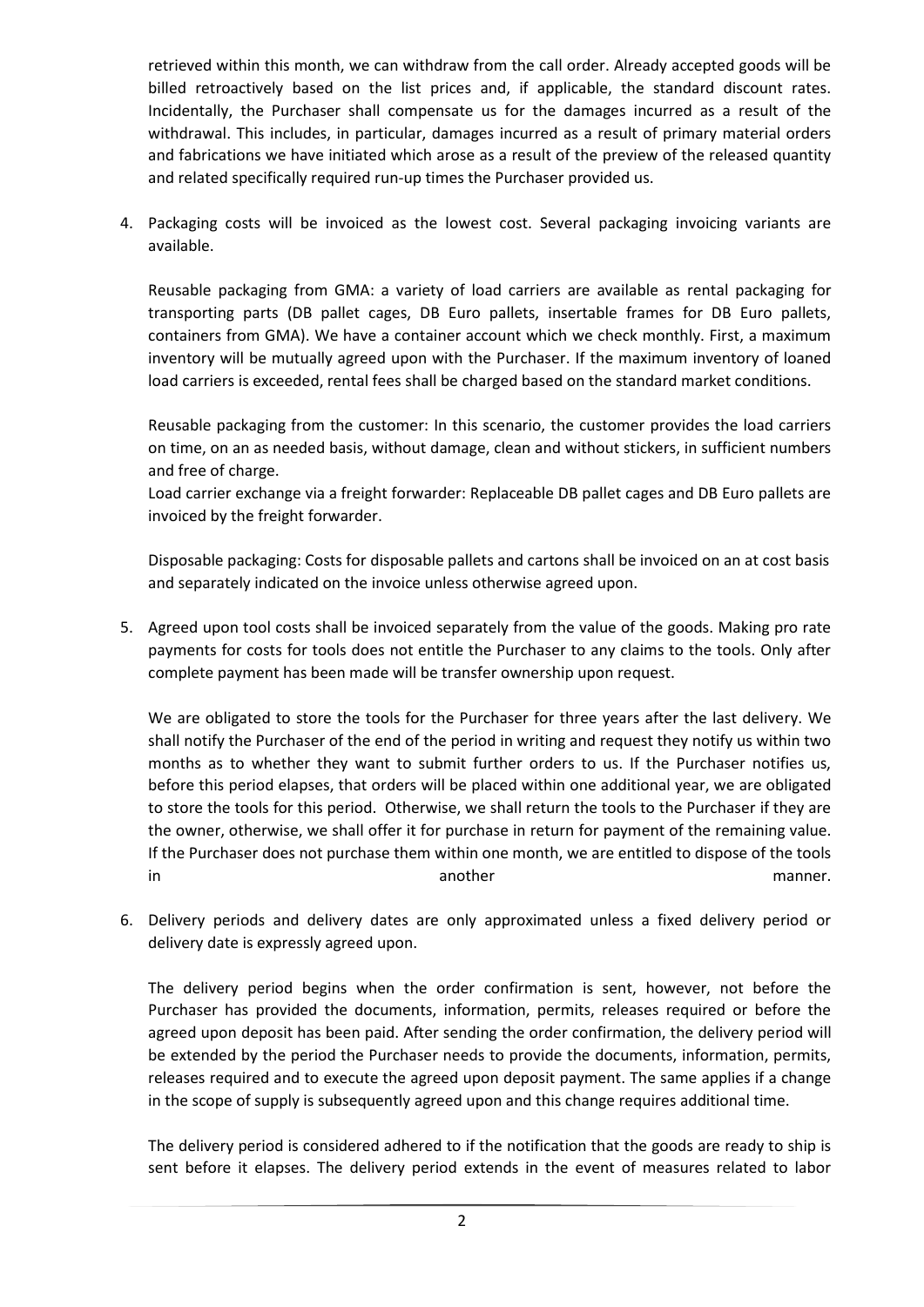disputes, in particular, strikes and lock-outs and in the event of unforeseen hindrances that significantly impact the production or delivery of the object of delivery for which we are not liable. This also applies if such circumstances arise for sub-suppliers. We are also not liable for these circumstances if they arise during a delay already in progress. The start and end of such obstacles shall be reported by the Purchaser as quickly as possible.

We shall only go into default, even in the event of a calendar-based performance period (Sec. 286 (2) No. 1, 2 of the BGB (German Civil Code)) if we are given a reasonable grace period, in writing, to perform unless we have earnestly and conclusively refused to provide the service.

If the dispatch is delayed upon request of the Purchaser, they shall be charged for the storage costs incurred, starting from one month after the notification of readiness for dispatch; if stored at our factory, however, at least 1/2 of a percent of the invoice amount for each month. The Purchaser's obligation to pay the agreed upon purchase price on time remains unaffected. From the time the goods are ready to ship, the Purchaser bears the risk of loss or destruction or deterioration of the goods unless we are culpable. However, after a reasonable grace period has elapsed without result, we are entitled to dispose of the object of delivery in another manner or deliver it to the Purchaser after a reasonable, extended grace period.

Partial deliveries are permitted unless the Purchaser declines them or partial deliveries are unreasonable for the Purchaser.

7. Unless otherwise agreed upon, payment is due, free of charge for us, within 15 days net from the date of delivery; if delivered 'ex works', from the time the goods are ready at our facility or the notification of readiness for dispatch and the invoice has been received. If the orders are for tools and equipment, payment shall be made as follows:

> 45% when the contract is awarded 45% when the prototype is presented 10% when the sample is approved.

Payment is considered on time if the funds are credited to our bank account without reservation. The receipt of a bill of exchange or check, if this payment method has even been agreed upon, is not considered receipt of payment until the bill or check is redeemed.

If the Purchaser goes into default on payment, we can demand default interest in the statutory amount. The assertion of further default damages remains reserved. Upon full payment of due invoice amounts, including default interest, we are not obligated to provide any further deliveries from any contracts.

We reserve the right to demand prepayment or collateral in the amount of the invoice amount for th delivery if circumstances arise retroactively or we become aware that our claim is endangered. If the Purchaser does not provide the prepayment or collateral within a reasonable grace period per written request, we are entitled to withdraw from the contract without setting any further grace periods.

8. Shipping is at the risk and for the account of the Purchaser. Accordingly, no compensation shall be provided for breakage or other damage during transport. Transport insurance shall only be concluded upon express request of the Purchaser and at the Purchaser's expense. The risk of accidental loss or deterioration of the goods shall transfer o the Purchaser when the goods are delivered to the freight forwarder or freight carrier, but no later than when it leaves the factory. This also applies if partial deliveries are made or freight paid deliveries have been agreed upon or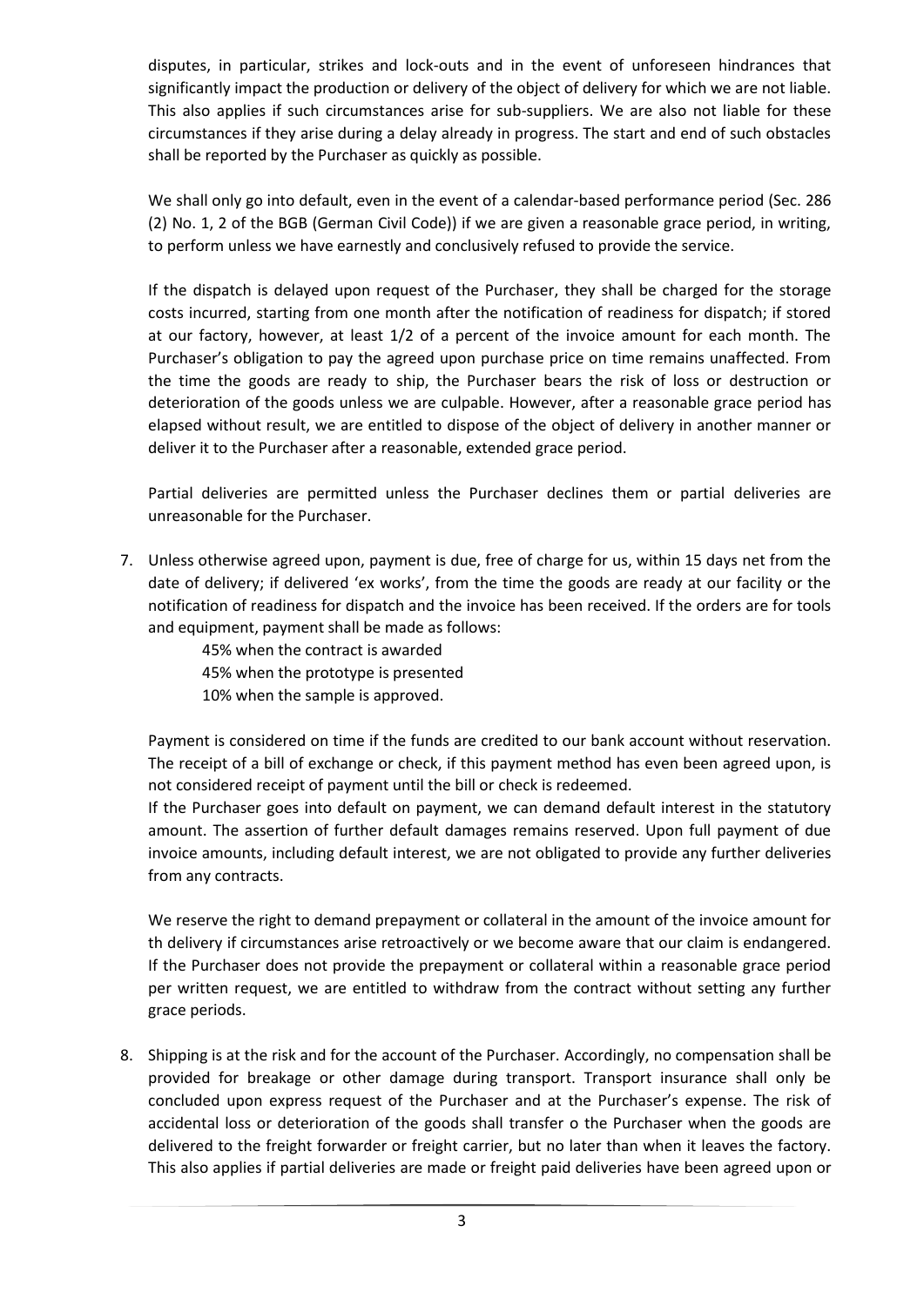we have assumed other services such as transport. If the dispatch is delayed as a result of circumstances for which the Purchaser is liable, the risk shall transfer to the Purchaser on the date the goods are ready for dispatch; however, we are obligated to procure the insurance the Purchaser requests at the Purchaser's request and expense.

9. The delivered goods remain our property until complete payment of the purchase price and full repayment of all claims, including future claims, resulting from the business relationship (extended retention of title).

The Purchaser is obligated to insure our property against fire, water and theft. Claims against the insurance company shall be assigned to us. If the Purchaser, upon request, does not provide proof that an adequate insurance policy has been concluded, we are entitled to insure the object of delivery against theft, fire, water and other damage at the Purchaser's expense.

The Purchaser is permitted to further process the goods during the normal course of business or, if extended or expanded retention of title is agreed upon, resell the goods. The Purchaser is not entitled to any further types of disposal.

The Purchaser's authorization to process and resell ceases to exist if they do not meet their payment obligations toward us, otherwise grossly breaches the contracts into which they entered or suffers financial collapse. Financial collapse includes cessation of payment, over-indebtedness, an application for the opening of insolvency proceedings and any other major change in the Purchaser's financial situation that might result in a risk to our securities.

Any processing of reserved goods shall be performed for us. If mutually processed for several suppliers, we are entitled to co-ownership in accordance with Sec. 947 et seq. of the BGB.

If the Purchaser connects or combines our items with its own item in such a manner that the Purchaser's item is considered the main item, the Purchaser herewith transfers a portion of the co-ownership to the main item to us proportionate to the value of our item in comparison to the main item. Our share of co-ownership shall remain in the Purchaser's possession and the Purchaser shall hold it for us for safekeeping.

The Purchaser herewith transfers a principal partial amount commensurate with our share of ownership of the claims and ancillary rights resulting from the resale. The Purchaser is not entitled to agree on a prohibition on assignment.

In the event a debtor goes into partial default on payment to the Purchaser, the claim assigned to us shall be considered the last claim paid.

The Purchaser is entitled to collect the assigned claims during the normal course of business. This authorization ceases to apply in cases in which the authorization to further process also ceases to apply. The Purchaser is then only obligated to participate in collecting the claims.

The Purchaser is not permitted to mortgage the object of delivery or transfer it as collateral. In the event of seizure or other disposals by third parties, the Purchaser must notify us immediately. In the event the Purchaser breaches the contract, in particular in the event of default on payment, we are entitled to take back the goods, after a warning, and the Purchaser is obligated to release them to us.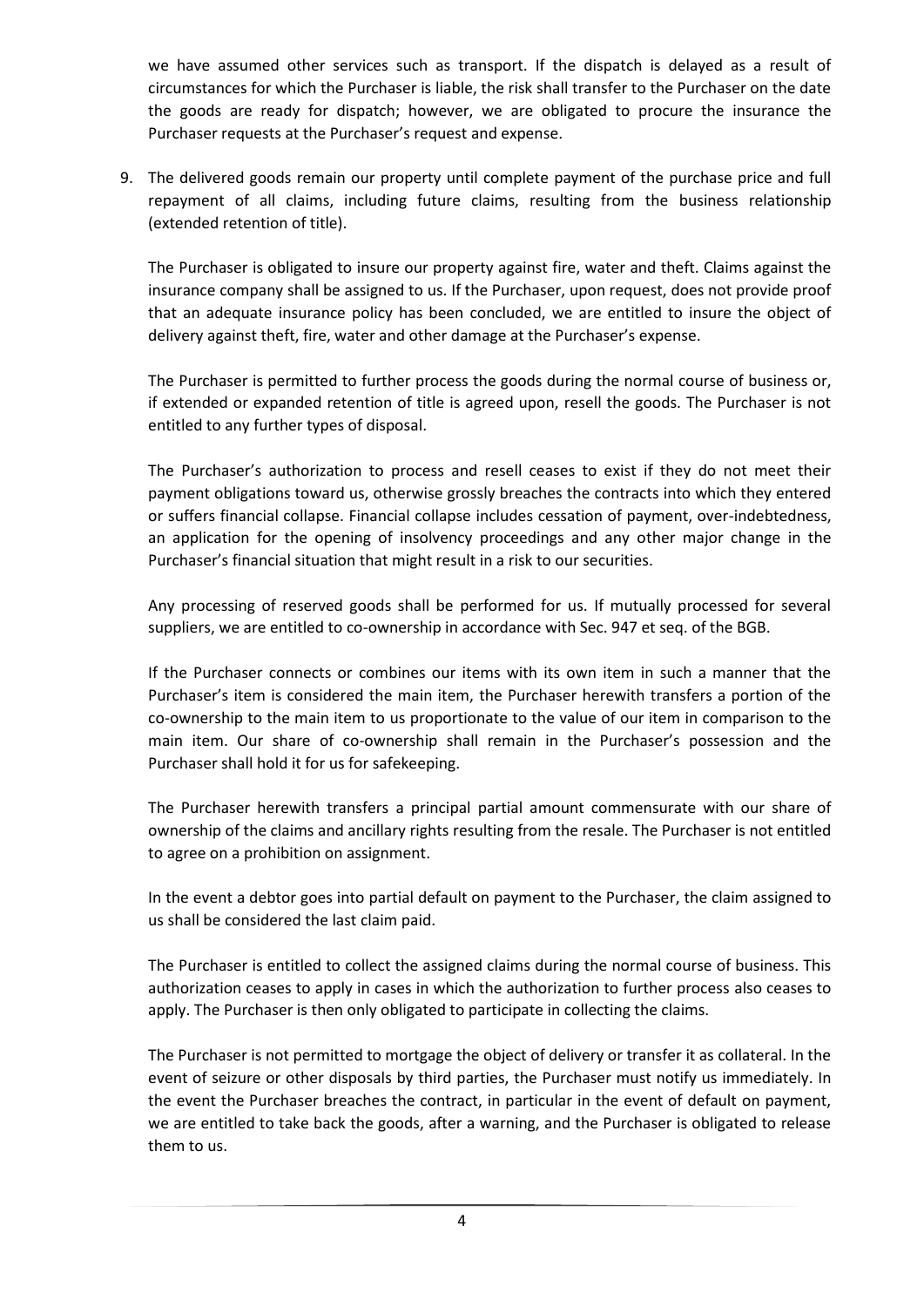If the realizable value of the securities provided to us exceeds our claims by a total of more than 20%, we shall release the excess security, as per our choice, upon request of the Purchaser.

10. Commercial trademark rights, in particular, copyrights and patents for drawings and devices with related documents, proposals and cost estimates ("documents") are retained by the respective holder of the rights or with us. These documents, entrusted to the Purchaser only for personal use for the purpose indicated in our respective proposal, or portions thereof may not be reproduced or made accessible to third parties without our express permission.

All documents must be immediately returned to us if a supply agreement is not concluded.

- 11. The Purchaser can only offset undisputed or legally established claims against our payment claims. The Purchaser is not entitled to reply to our payment claims with rights of retention, even from complaints due to defects, unless they result from the same contract.
- 12. Excess deliveries of up to 10% or under deliveries of up to 5% of the order quantity are considered contractually compliant performance with respect to both the total and individual partial quantities. The total price changes accordingly based on the scope. Retroactive changes to ordered goods can only be taken into account if we have not started production yet.
- 13. Warranty claims from the Purchaser require the Purchaser having properly fulfilled its inspection and complaint obligations in accordance with Sec. 377 of the HGB (German Commercial Code). Complaints related to quantities, weight or quality must be reported to us in writing immediately after they are discovered.

If, despite applied care, the delivered goods are defective at the time the risk is transferred, we will improve or redeliver the goods as per our choice, if the complaint is filed in due time. We must always be given the opportunity to provide subsequent performance within a reasonable grace period. Rejected goods must be returned to us immediately upon request; we will bear the transport costs if the defect complaint is justified.

Defect claims are not permitted for minor deviations from the agreed upon quality, minor limitation of usability, natural wear and tear or damage caused by incorrect or negligent handling after the transfer of risk, excessive stress, unsuitable operating materials or chemical, electrochemical or electrical influences not stipulated in this contract. If maintenance or modifications are improperly made by the Purchaser or a third party, defect claims cannot be filed for the resulting consequences.

Before performing any improvements and providing replacement deliveries we deem necessary at our discretion, the Purchaser shall give us the required time and opportunity after consulting with us. The Purchaser only has the right to rectify the defect itself or have a third party do so in urgent cases pertaining to operational safety and to prevent excessive damage, however, we must be notified immediately, or if we fail to rectify the defect in due time.

If subsequent performance fails or is not provided within a reasonable grace period, the Purchaser can withdraw from the contract or reduce the remuneration, irrespective of any potential claims for compensation of damages. Subsequent improvement or replacement delivery have failed if two attempts to rectify the defect have failed.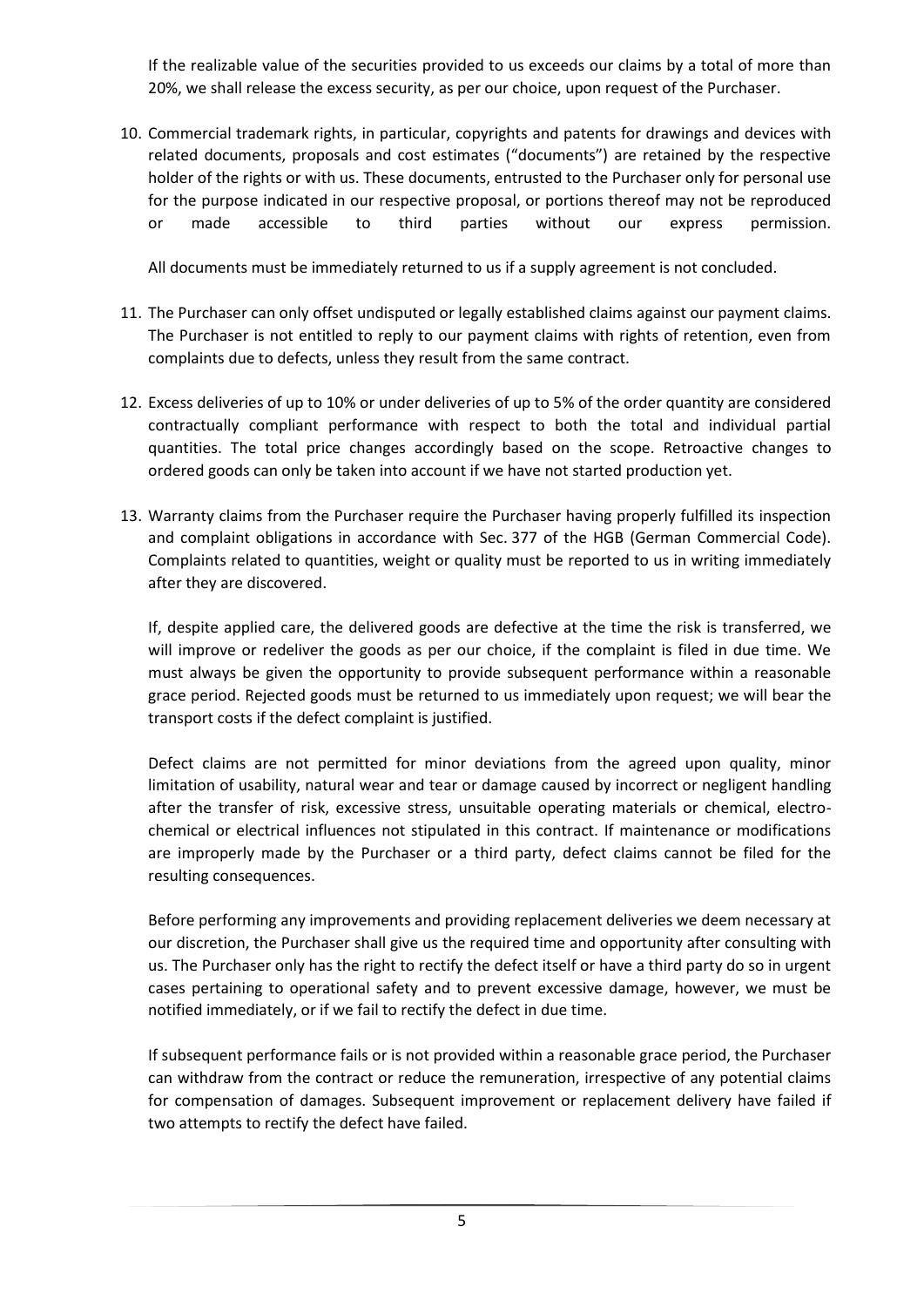We shall bear the direct costs of the improvement or replacement delivery, the costs of the replacement item including shipping and reasonable removal and installation costs, if the complaint is determined to be justified. Clause 14 applies to claims for compensation of damages.

The Purchaser is only entitled to claims for recourse against us only if the Purchaser has not concluded agreements exceeding the statutory, mandatory claims for defects.

We do not provide guarantees in the legal sense unless expressly agreed upon in writing.

The warranty period is 12 months from the date of delivery or the agreed upon acceptance of the delivered products. This reduction of the warranty period does not apply in the event of intent or fraudulent intent or defect-related damages resulting from the loss of life, physical injury or damage to health or if the law stipulates longer mandatory warranty periods. Executed subsequent performance work or replacement parts delivered in the framework of subsequent performance are only under warranty until the warranty period for the original delivery expires.

If the subsequent performance period elapses without success, we have the right to ask the Purchase to declare their further warranty rights to us within a grace period of one month. If the Purchaser does not submit such a declaration within this grace period, warranty rights are excluded; this only applies if we have made reference to this legal consequence in the request with the grace period.

- 14. We are liable for compensation of damages, regardless of the legal grounds, only
	- if we, our legal representatives or vicarious agents have acted fraudulently or with gross negligence
	- if we have committed to guarantees, for the fulfillment of these guarantees in the agreed upon scope
	- in the event of damages resulting from loss of life, physical injury or damage to health
	- in cases of other mandatory, statutory liability (e.g. Product Liability Act, Environmental Liability Act).

In cases of slight negligence, we are liable, except in the aforementioned cases, for compensation of damages, regardless of the legal grounds, only in the event of a breach of cardinal contractual duties, meaning, duties that must be fulfilled to properly execute the contract and compliance with which the Purchaser can and should generally be able to trust. In the event of a slightly negligent breach of cardinal contractual duties, our liability for compensation of damages is limited to compensation for typical, foreseeable damages.

The Purchaser is obligated to notify us, in writing and before the conclusion of the contract, of special risks, atypical damage possibilities and unusual extents of damage.

Liability for any further consequential damages, a lack of financial success, indirect damages and damages from third-party claims is excluded.

Insofar as liability toward us for claims for compensation of damages is excluded or limited, this also applies with respect to the personal liability for compensation of damages of our employees, staff, representatives and vicarious agents.

15. Return shipments for credit are only permitted with our consent. Our consent is issued at our discretion. In principle, only equipment that is not a special fabrication and can be used elsewhere